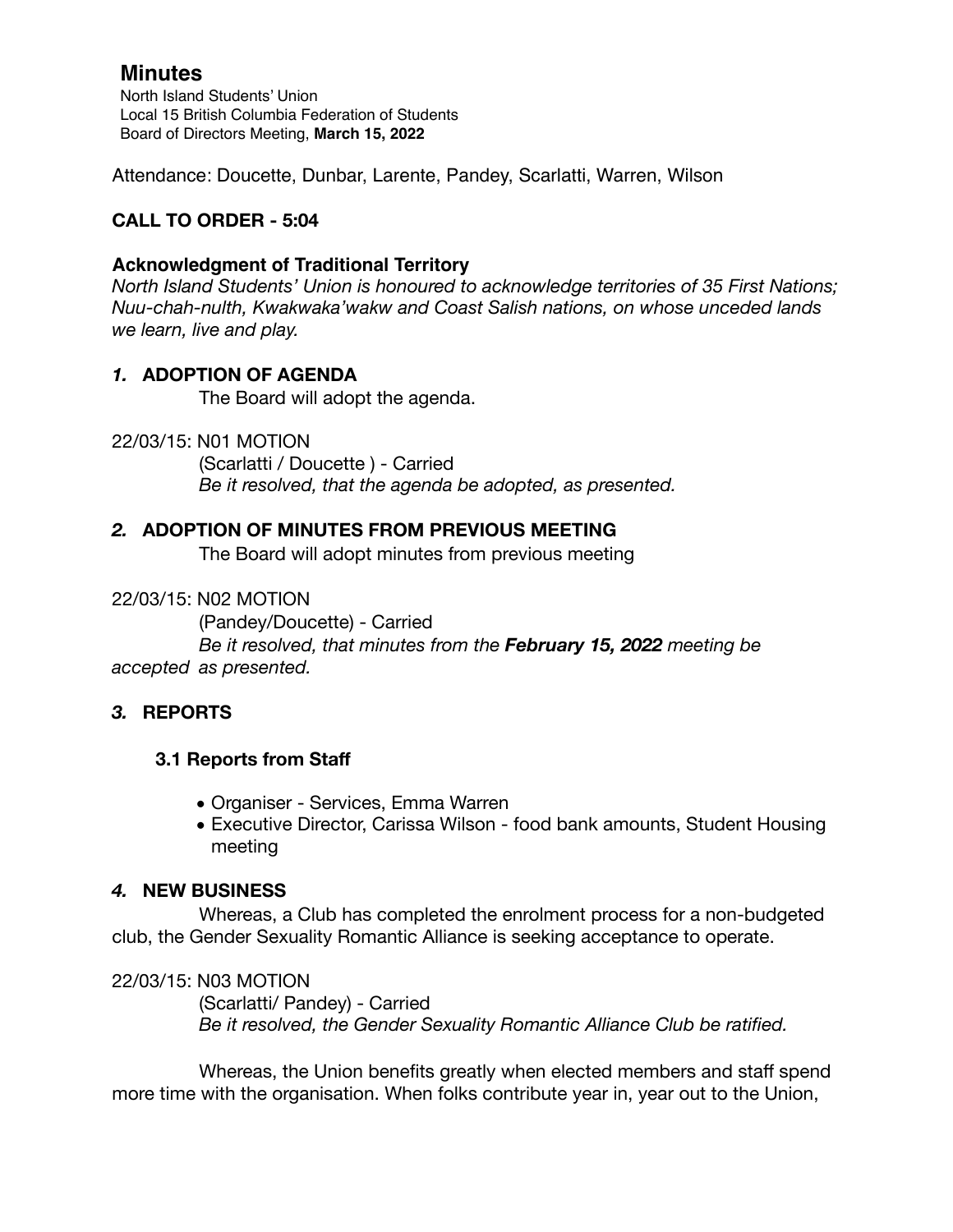North Island Students' Union Local 15 British Columbia Federation of Students Board of Directors Meeting, **March 15, 2022**

the Union grows as much as the individual. Having a Years of Service program is recognized in many areas of our society, to acknowledge contributions and the value to both parties in that relationship,

#### 22/03/15: N04 MOTION

 (Scarlatti/ Doucette) - Carried *Be it resolved, the Union spend up to \$400 to start the work of a Years of Service pin program, as follows;* 

> *Bronze Pin, 2 years of service for elected members & staff Silver Pin, 4 years of service for elected members, 5 years for staff Gold Pin, 6+ years of service for elected members, 10 years for staff*

Whereas, the positions of the Board, as laid out in the Union bylaws, are subject to regular review. The positions of External Relations & College Relations have overlapping duties and for the last several years, these two positions have struggled to contribute the suggested monthly hours. Conversely, the appointed portfolio position of Federation Representative has historically over contributed, doing hours of work over and above the maximum allowable for earnings. The student in this appointed role has held another Board position and at times, the duties of the appointed Federation Representative has overrode the ability to contribute to the elected role. Therefore,

#### 22/03/15: N05 MOTION

 (Scarlatti/ Larente) - Carried

 *Be it resolved, bylaw VII section 1.a see the positions, External Relations Director & College Relations Director removed. In their place, Communications Director and Federation & Governance Relations Director be created. These positions are recommended to the upcoming annual general meeting, for full review.* 

#### Director of Communications

a. be responsible for keeping the Board of Directors informed of issues arising off & on campus which pertain to the activities of the Students' Union;

b. be responsible for keeping the Board of Directors informed of all issues arising within the College which pertain to the activities of the Students' Union or the well-being of students; c. jointly, with other members of the Board of Directors and staff, articulate the Students' Union's policies and positions on various issues to members, college committees, coalition partners, other organisations, government representatives and the media;

d. act as a liaison between the Students' Union, the college and external organisations;

e. oversee and help coordinate the campaigns work of Students' Union;

f. support and contribute to the Students' Union Ready Education app, Discord space, social media channels and website;

g. ensure that the Students' Union's positions are articulated to the College's Education Council, Board of Governors, senior leadership team, and appropriate sub-committees thereof; h. perform other such duties as may be assigned by the Board of Directors.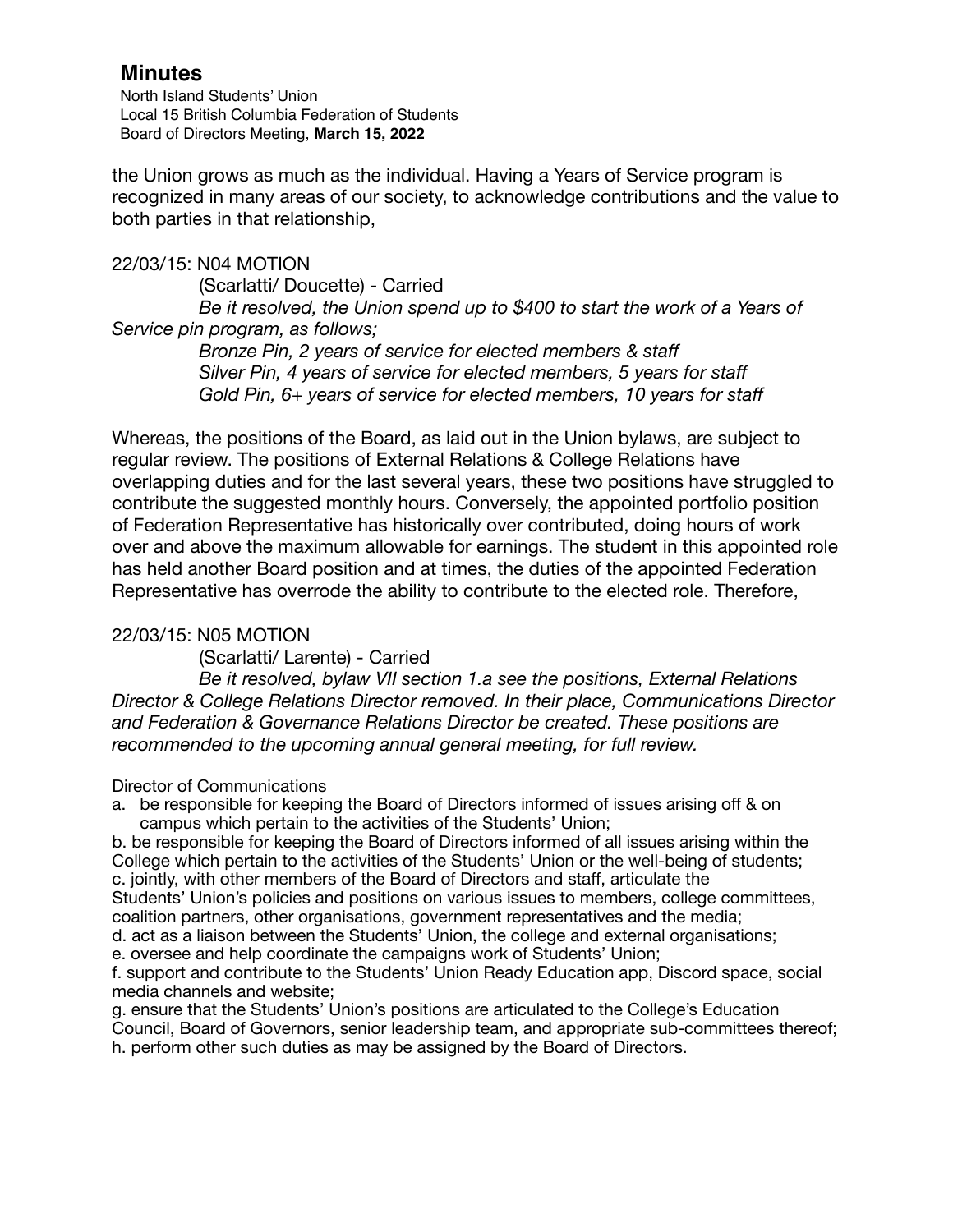North Island Students' Union Local 15 British Columbia Federation of Students Board of Directors Meeting, **March 15, 2022**

Director of Federation & Governance Relations

- a. shall fulfil the role of Local 15 Members' Representative on the Executive Committee of the BC Federation of Students and shall;
- b. work with staff to write the Federation Executive Committee Local Report;
- c. attend all Executive Committee Meetings;
- d. attend all Federation General Meetings;

e. regularly report to the Board of Directors about the services, campaigns and internal affairs of the Federation; and,

f. ensure that all reports and other materials from each Federation Executive Committee meeting, and each Federation general meeting are made available to the Board of Directors. g. ensure that the Board of Directors is appropriately informed of academic governance and post-secondary education governance issues occurring provincially, nationally, and globally that could affect the education delivered at the College

h. assist with coordination of student representatives on all College committees;

i. perform other such duties as may be assigned by the Board of Directors.

Whereas, the Union has completed a full year of clear tracking of time served by elected members. With this data, the following amendments are recommended

### 22/03/15: N06 MOTION

 (Doucette/ Larente) - Carried

 *Be it resolved, the Union Representative Remuneration policy see* 

#### *amendments to;*

 *section 2.1, setting base rate for all General Meetings at \$50.*  Be it further resolved, this motion is referred to the upcoming annual general *meeting for full review.* 

Whereas, the Union has completed a full year of clear tracking of time served by elected members. With this data, the following amendments are recommended

#### 22/03/15: N07 MOTION

 (Larente/ Scarlatti) - Carried

 *Be it resolved, the Board Stipend policy see amendments to;* 

section 2.1, increasing allowable hours served from ten (10) hours per *month to twenty (20) hours.* 

 *section 2.1, setting day rate for day long conferences, \$100* 

section 2.2 sees base wage raised to \$21.00/hr to reflect the Consumer *Price Index increase.* 

*Be it further resolved, this motion is referred to the upcoming annual general meeting for full review.* 

Whereas, as per bylaw IV, section 2, the Union must call the annual general meeting,

22/03/15: N08 MOTION (Scarlatti/Doucette) - Carried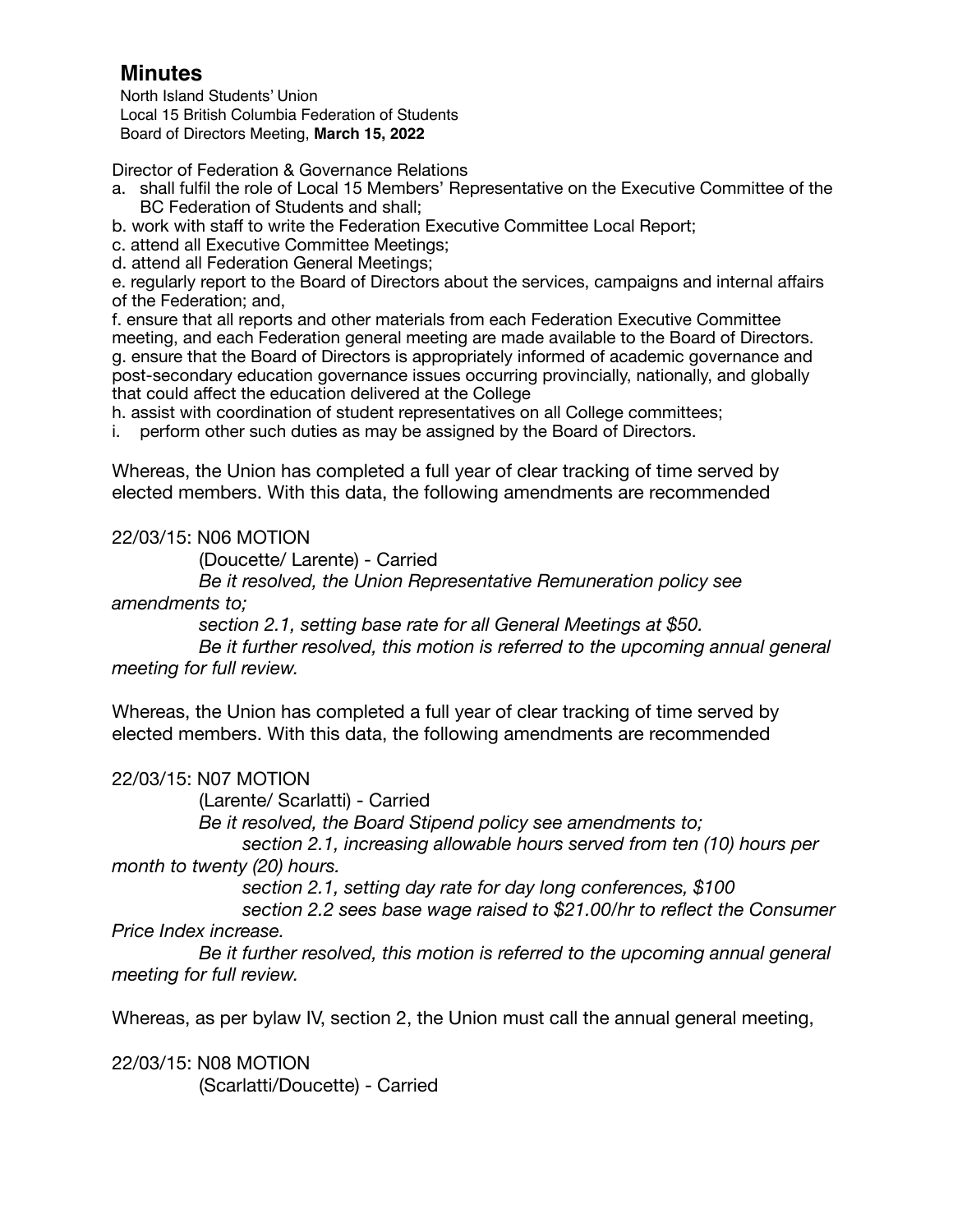North Island Students' Union Local 15 British Columbia Federation of Students Board of Directors Meeting, **March 15, 2022**

*Be it resolved, the annual general meeting will be April 19, 2022 at 5 pm. This meeting will be planned for high flex delivery, available in person and via BlueJeans.* 

Whereas, the technology of the Union is under serving the current staff and elected members,

#### 22/03/15: N09 MOTION

 (Pandey/Larente) - Carried

 *Be it resolved, the Union allocate up to \$6000 to furnish the K'omoks Valley office with a Mac mini & screen, acquire a MacBook Air for the Organiser - Advocacy position, freeing up the existing MacBook Air for an Executive Assistant or elected member to use. Further, an iPhone SE will be acquired for the Organiser - Advocacy position.* 

Whereas, as the semester draws near the end, organising for year end celebrations are due.

22/03/15: N10 MOTION

 (Scarlatti/ Larente) - Carried

 *Be it resolved, the Union celebrate with end of year events on each campus, teaming up with Leadership & the Office of Global engagement to provide food and fun with a maximum spending of \$5000 for all student events, and \$500 for an elected members & staff celebration.* 

Whereas, the meeting will move in camera\*

22/03/15: N011 MOTION (Pandey/Scarlatti) - Carried *Be it resolved, the meeting moves in camera at 6:11pm* 

Whereas, the Board will receive report of the Health Care Consortium\*

22/03/15: N12 MOTION\* (Larente/Scarlatti) - Carried *Be it resolved, report of the Consortium be received.* 

Whereas, the Board will receive report of the Labour Committee\*

22/03/15: N13 MOTION\* (Pandey/Scarlatti) - Carried *Be it resolved, report of the Labour Committee be received.* 

*\*denotes in camera - 7:06pm moves out of camera*